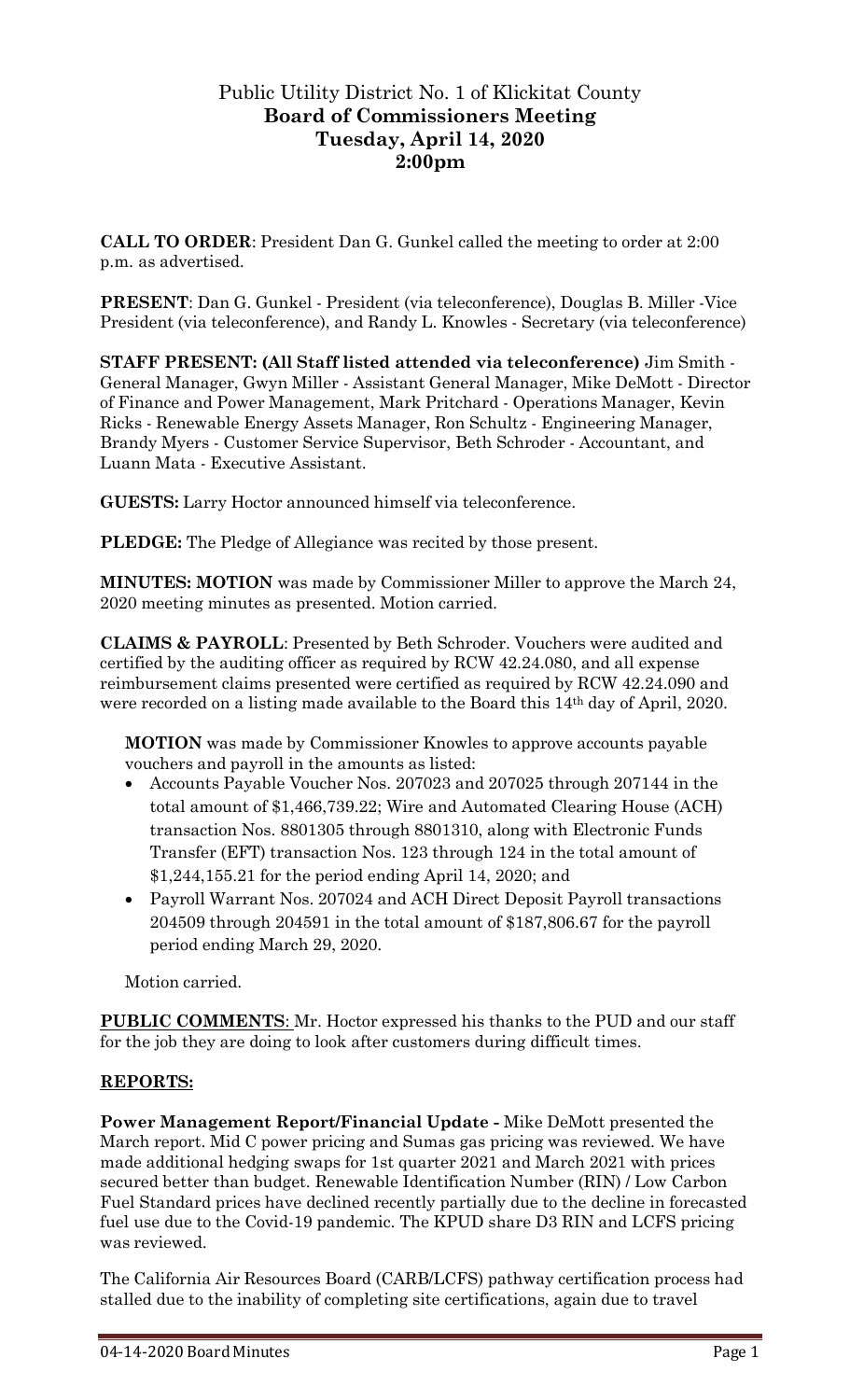restrictions. CARB has revised their processes and is allowing virtual site visits and we expect to complete this process within the next few weeks. Typical Carbon Intensity (CI) numbers for landfill gas sourced Renewable Natural Gas are "typically" between 30 and 60. Our calculated CI number is currently 38, so we should be right on track to meet our goal of being one of the lower CI projects in the country.

The RNG contract process is in the final stages of review by British Petroleum (BP). They have completed approvals of the revisions to the Transaction Confirmation within the United States. We are told BP is completing an informal review in London.

Overall, the financial outlook for 2020 is below budget. We know that our revenues will be under budget this year. Our RNG production is below budget due to decreased well field output. Our wind generation has been high in the first quarter, but with lower prices, we expect to be around \$200,000 below budget in revenue from this source this year. We had a mild January and February with a slight recovery in March for retail sales. We began the year with \$3 million more in cash than budgeted.

**Renewable Energy Assets Report -** Kevin Ricks presented the department report for March. The plant produced 136,818 dekatherms in March, which was an increase from February. We produced an average of 4,420 dekatherms per day.

On March 11th we had an unscheduled shut down due to carbon build up on the Amine system control valve. Staff removed the carbon and inspected the equipment. No additional corrosion was identified, but staff replaced carbon media and improved the screening to avoid this issue in the future. This shutdown resulted in a loss of production of 5095 DTH or a little more than 24 hours of production.

Kevin also stated that he sent a letter to Republic Services to address concerns regarding their intent to stop re-injection of leachates and instead, diverting this flow to new evaporation ponds. We believe this is a contractual requirement and their actions will negatively impact well field output. Republic is dealing with issues regarding the current coronavirus situation. We have heard that they have experienced a 40% loss of waste volume this month and that has prompted them to lay off 30 employees this week at the Roosevelt site. The Commissioners inquired of impacts to our gas production from the waste reduction. Kevin estimated that this would be an impact six to twelve months from now, and would depend on how long the COVID event impacts volumes. This makes maximizing the wellfield even more crucial. We also have begun to work with Republic on a project to increase well density. This project will add 6 wells and is funded by the District because it is adding increased density. Kevin believes if we get good flow, payback could be less than two months.

**COMMISSIONER DAN GUNKEL -** Commissioner Gunkel reported that the state has allocated \$5,000,000 dollars to assist small businesses impacted by the shutdowns. He was informed that \$80,000 was allocated to Klickitat County. Applications are available and will be reviewed by the Klickitat County Commissioners for distribution of available funds. They have received 34 applications so far. He also asked for staff input on programs to assist our customers. This discussion was tabled until the General Manager's report.

**COMMISSIONER DOUGLAS MILLER -** Commissioner Miller reported that he will attend the WPUDA meetings tomorrow and Thursday via Zoom. He mentioned that we have a scheduled meeting with the Klickitat County Commissioners at the end of April. With the current situation, it was discussed that staff would work with county officials to devise plans for customer assistance programs and processes, and the Commissioners asked staff to cancel our joint meeting.

**COMMISSIONER RANDY KNOWLES** - Commissioner Knowles did not have a report.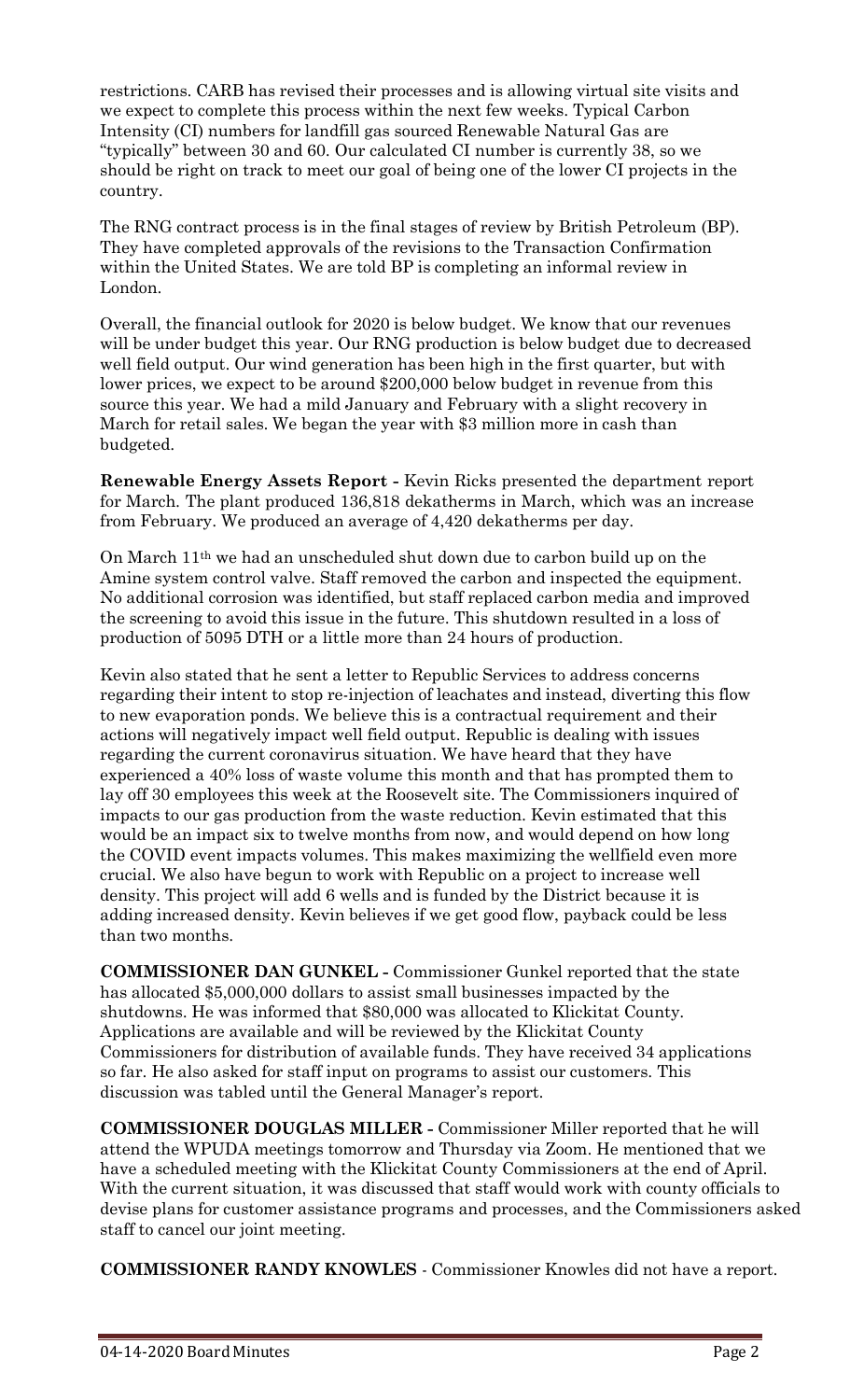**GENERAL MANAGER -** The complete report can be found at: [htp://www.klickitatpud.com/topicalMenu/commissioners/GM\\_Reports.aspx](http://www.klickitatpud.com/topicalMenu/commissioners/GM_Reports.aspx) In addition to the written report, Jim Smith presented the following information:

 Customer Service Update - Brandy Myers and Commissioner Gunkel have been working with Klickitat County leaders on evaluation of how to best support those that are being impacted by the COVID-19 pandemic that may not have access to State or Federal support. This has resulted in Commissioner Gunkel and County Commissioner Sizemore speaking about program options for small businesses. Brandy Myers and Dave McClure have taken this discussion and have been working on program options.

Mike DeMott reviewed the District's high-level financial status. Net Revenues are expected to be down by around \$2.0 million. This will adjust our Debt Service Coverage (DSC) numbers from 1.5 down to 1.35 and our days cash projections are still about 250 days.

Jim reviewed his thoughts on the impacts we will see from the pandemic. Brandy's current estimate is that we will see a \$25,000 increase in write offs, and a decrease in fees and late payment penalties of about \$80,000 if the situation lasts 3 months. Jim also sees about \$250,000 in capital funds moving from capital to expense as we adjust the type of work we do due to the COVID situation. This is primarily due to an increase in vegetation management activities which is an increase of contract crews and an increase in trimming done by our own line crews. He also sees us being underspent in capital projects by \$2 million. Jim believes that this, combined with the work done by accounting and Mike, results in a year-end forecast of DSC at 1.3 and days cash on hand of 260 days. Jim's comment was that our DSC is lower than what we want it to be, but we do not have a cash issue. This is kind of a financial situation report to now carry on the discussion about customer support.

Brandy stated that our Operation Warm Heart has an available balance of \$14,000. This program is currently only available to residential customers. We do not have changes to this program proposed yet.

The Low Income Home Energy Assistance Program (LIHEAP) has available funds and previous recipients who are already prequalified may be eligible for an additional \$500 in assistance.

Brandy's conclusion supports Commissioner Gunkel's thoughts that there are assistance options available for residential customers, but small business options are limited. The County Economic Development Department has already received 34 applicants from this group of businesses that would serve as a good starting point for a program. Programs that could potentially benefit businesses were therefore discussed. The conclusion of the Board was to target those impacted and to try not to implement broad ranging programs. Brandy was asked to continue to work with Dave McClure on developing ideas for programs that target this group of small businesses. She will also work with the County to ascertain if they can "implement" the program as a third party for us given they have already started working to support this group for the same reason we are interested in supporting that group. The Commissioners asked staff to evaluate what options we legally have to allow us to provide relief program funding and bring back proposals next meeting. They also a s k e d staff to consider a program that includes assisting these businesses as they try and restart after the COVID-19 situation.

 WWW Rate Hearings - Jim is completing a budget review. The preference will be, if budgets support, no rate increases for the water and wastewater systems in 2020. Budget review will determine our recommendation to the Board. We plan to have that information at the next meeting. We are also completing a review of general facility charges and connection fees. Our recommendations of these fee adjustments will be provided at the next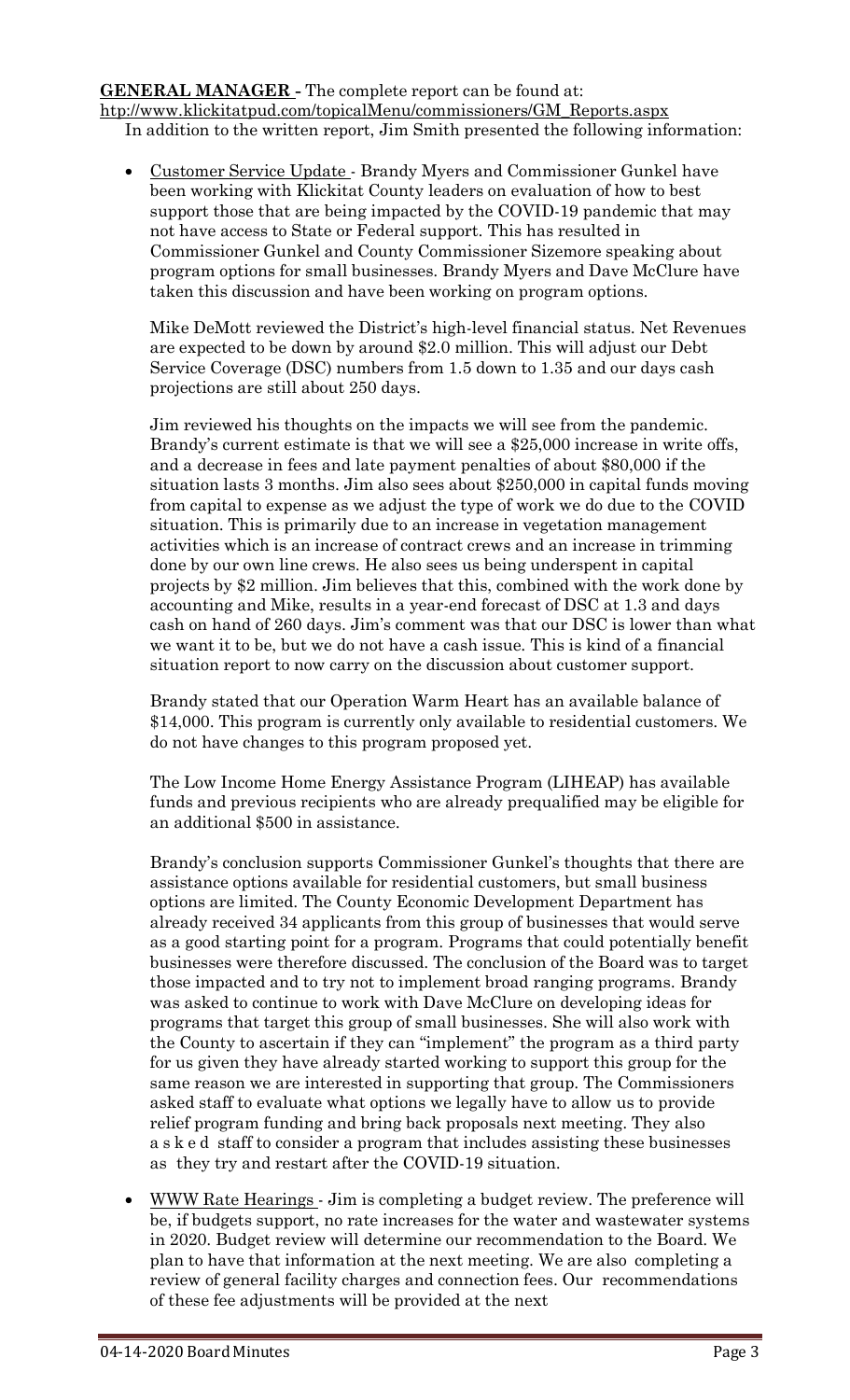meeting as well. If it's determined to forego rate adjustments this year we will not hold a Public Rate Hearing for water and wastewater rates in May. The general facility and connection fees are not rates and only require Board action, not a public meeting. Our plan will be to send each customer a letter explaining the changes to the fees acted on by the Board, and provide them with a response period before any fees are adjusted. Sharon Blodgett will send out letters at the beginning of May and track any responses received.

- Joint meeting We will cancel our Klickitat County joint meeting scheduled for April 28th as requested. Brandy will continue to work with Dave McClure and Commissioner Gunkel will follow up with Commissioner Sizemore.
- Fire Mitigation planning Mark Pritchard will expand on this subject in his next report. However as mentioned above we have increased our focus on protective equipment that would assist with fire mitigation as well as vegetation management. We have hired Brown and Kysar, Inc. to assist us with development of a formal fire mitigation plan. We have been involved in planning and fire mitigation work for years, but we feel a more formal plan will provide benefit to the District. A public hearing process and a formal Board presentation from Brown and Kysar, Inc. is part of the plan development.
- Rate design for future Staff has been planning a pilot automated metering system that includes remote disconnect/reconnect and prepaid metering options. Brandon Johnson has been leading this process. This would also provide the ability for us to start to explore our rate options that would support the Commissioners' desire to evolve our rate design. We will be bringing you more information as the pilot project develops.
- Klickitat Valley Health Micro Grid Proposal we have had several discussions over the past year with Johnathan Lewis, who is the Physical Plant Manager at Klickitat Valley Health (KVH), regarding partnering on a community solar project that could also help with improving their back up generation equipment. Representative Mosbrucker has been working with them on acquiring grant funding for a district heating program and a micro grid project. While we do not have any interest in the heating project, the micro grid project is something that could help with both the KVH back up generation and a community solar project. In addition, with Dave Warren's participation, there is a possibility of incorporating a Toyota 100kW fuel cell demonstration project. If we add storage, there is a very interesting system that we could work with them on and develop many ideas on what our future electric system could look like. They estimate the funding costs required to be \$170,000. I have offered that we would like to participate and if that involves any funding, I will come back to you to discuss.

## **AGENDA ITEMS:**

A. NATIONAL OCEANIC and ATMOSPHERIC ADMINISTRATION FIRE SEASON OUTLOOK PRESENTATION - Jim discussed that NOAA is forecasting that our area is in a drought season pattern, so we should be anticipating a relatively high fire season this year. The Board was shown the NOAA presentation.

**Adjourned** – There being no further business, the meeting adjourned at 3:48 p.m.